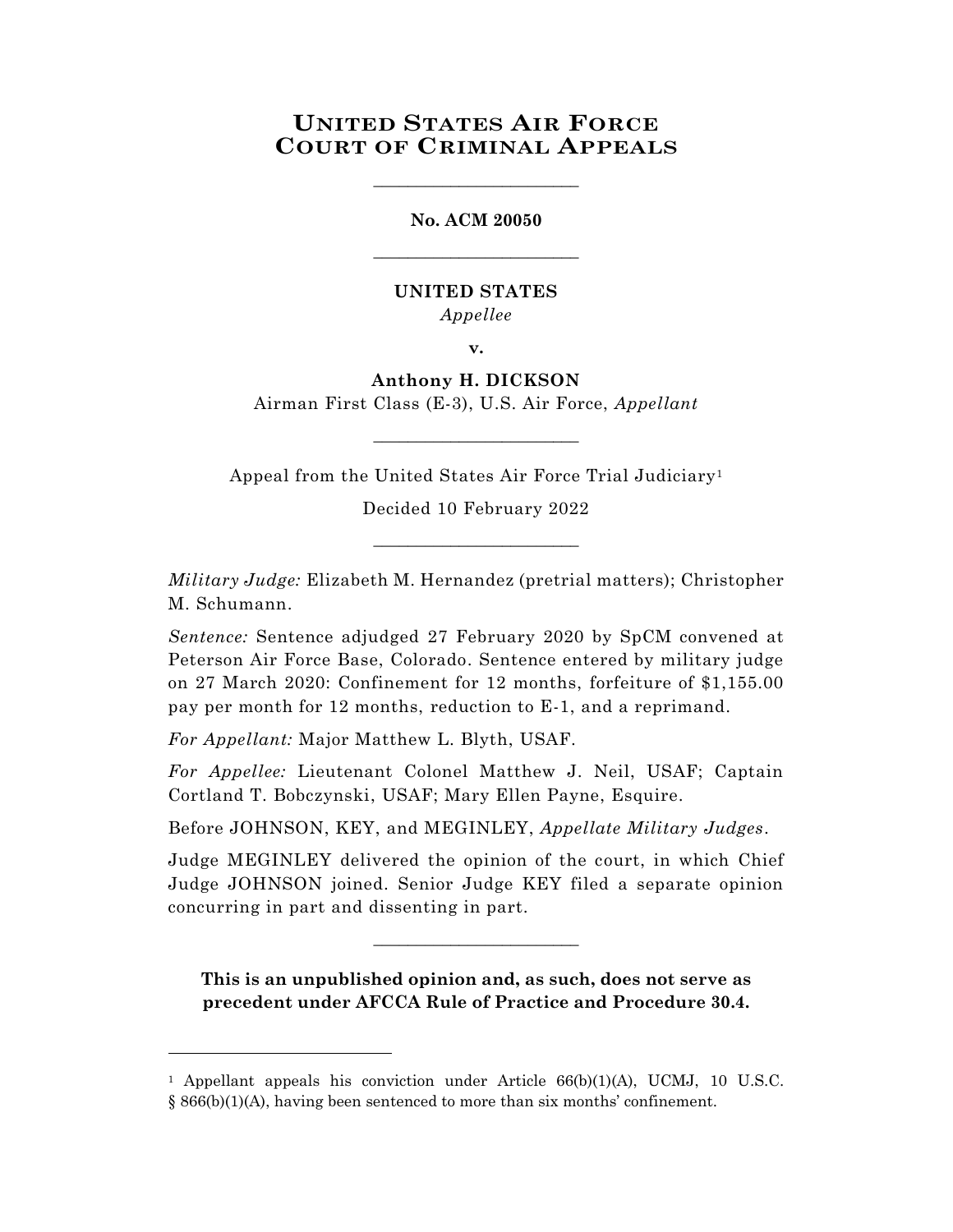\_\_\_\_\_\_\_\_\_\_\_\_\_\_\_\_\_\_\_\_\_\_\_\_

#### MEGINLEY, Judge:

l

In accordance with his pleas, the military judge convicted Appellant of one specification of wrongful use of cocaine on divers occasions, two specifications of wrongful use of methamphetamine on divers occasions, and one specification of wrongful use of marijuana, all in violation of Article 112a, Uniform Code of Military Justice (UCMJ), 10 U.S.C. § 912a; and of one specification of dereliction of duty, and one specification of failure to obey a lawful general regulation on divers occasions, both in violation of Article 92, UCMJ, 10 U.S.C. § 892.<sup>2,3</sup> A panel consisting of officer members sentenced Appellant to confinement for 12 months, forfeiture of \$1,155.00 pay per month for 12 months, reduction to the grade of E-1, and a reprimand. <sup>4</sup> On 19 March 2020, the convening authority issued the reprimand, but took no other action on the findings or sentence. The military judge signed the entry of judgment on 27 March 2020.

<sup>2</sup> Three of the four Article 112a, UCMJ, specifications (wrongful use of cocaine, methamphetamine, and marijuana) alleged Appellant's misconduct occurred between 1 November 2018 and 14 August 2019; Appellant's failure to obey a lawful regulation under Article 92, UCMJ, alleged Appellant's misconduct occurred between 1 December and 14 August 2019. Therefore, because these specifications alleged misconduct before and after 1 January 2019, the *Manual for Courts-Martial*, *United States* (2016 ed.) will apply to those specifications. After Appellant's charges were preferred, Appellant again used methamphetamine on divers occasions from 30 December 2019 to 7 January 2020, leading to an additional charge and specification. Therefore, the *Manual for Courts-Martial*, *United States* (2019 ed.) will apply to that specification, as well the dereliction of duty specification, under Article 92, UCMJ, which also occurred after 1 January 2019. All charges and specifications were referred to trial by court-martial after 1 January 2019; therefore, all other references to the UCMJ and Rules for Courts-Martial (R.C.M.) are to the *Manual for Courts-Martial*, *United States* (2019 ed.).

<sup>3</sup> Appellant elected to have a panel of officers consider the remaining offenses. As a result, the members acquitted Appellant of one charge with one specification of wrongful and willful discharge of a firearm, to wit: while driving on a motorway under circumstances such as to endanger human life, in violation of Article 114, UCMJ, 10 U.S.C. § 914. Appellant was also charged with wrongful use of marijuana "on divers occasions." Although he pleaded guilty to a single use of marijuana, Appellant pleaded not guilty to the words "on divers occasions." The members found Appellant not guilty of the words "on divers occasions." Another charge and specification alleging Appellant recklessly discharged a firearm under Colorado law, assimilated under Article 134, UCMJ, 10 U.S.C. § 934, was withdrawn and dismissed without prejudice.

<sup>4</sup> Appellant received 51 days of pretrial confinement credit.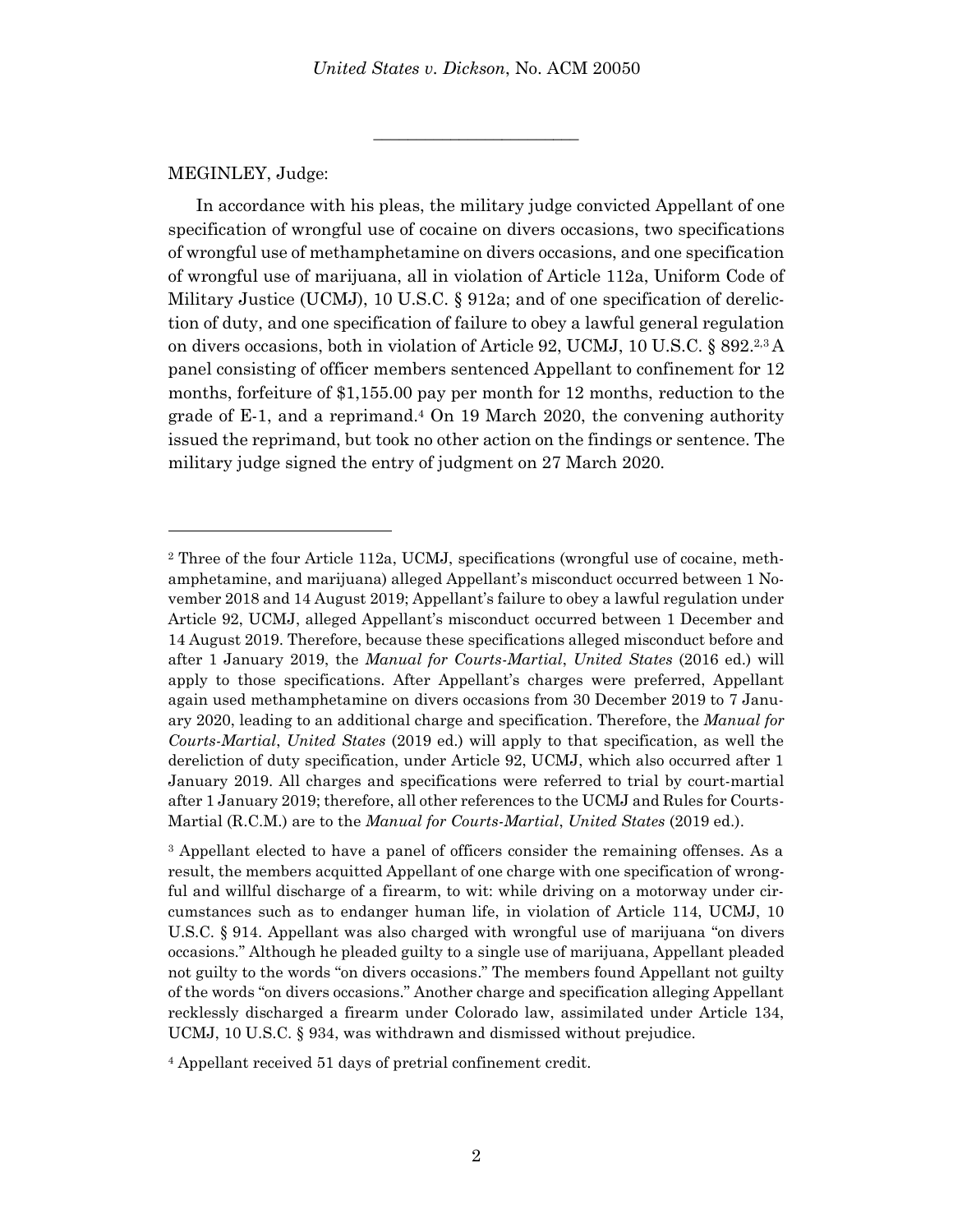Appellant raises five issues on appeal: (1) whether trial counsel engaged in prosecutorial misconduct by making improper arguments during sentencing argument; (2) whether his sentence is inappropriately severe; (3) whether the convening authority erred by failing to take action on the sentence; (4) whether Appellant's discharge from the Air Force, while his case was still pending appellate review, deprived him of due process and violated guarantees of equal protection; and (5) whether the Air Force's failure to follow its own regulations when it discharged Appellant and while his case was still pending appellate review, constituted cruel and unusual punishment under Article 55, UCMJ, 10 U.S.C. § 855 and the Eighth Amendment.<sup>5</sup> We have carefully considered issues (4) and (5) and determined those issues warrant no discussion or relief. *See United States v. Matias*, 25 M.J. 356, 361 (C.M.A. 1987).<sup>6</sup>

Finding no error that has materially prejudiced the substantial rights of Appellant, we affirm the findings and sentence. 7

<sup>5</sup> U.S. CONST. amend. VIII. Appellant's fifth assignment of error is raised pursuant to *United States v. Grostefon*, 12 M.J. 431 (C.M.A. 1982).

<sup>6</sup> *See, e.g.*, *United States v. Stanton*, 2019 CCA LEXIS 306, at \*7 (A.F. Ct. Crim. App. 16 Jul. 2019) (unpub. op.) (finding "the administrative discharge is a matter outside the scope of our review defined by Article  $66([d])$ , UCMJ, 10 U.S.C. §  $866([d])$ " and therefore, "we act only with respect to the findings and sentence of the court-martial as approved by the convening authority, exactly as Article 66([d]) mandates"), *aff'd*, 80 M.J. 415 (C.A.A.F. 2021); *see also United States v. Davis*, 63 M.J. 171, 177 (C.A.A.F. 2006) (citations omitted) ("[T]he power of review authorities over the court-martial is unaffected by the administrative discharge.").

<sup>7</sup> Although not raised by Appellant, we have also considered whether he is entitled to relief for facially unreasonable post-trial delay. Appellant was sentenced on 27 February 2020 and his case was docketed with this court on 21 September 2020. This 207 day elapse exceeded the 150-day threshold for a facially unreasonable delay. *See United States v. Livak*, 80 M.J. 631, 633 (A.F. Ct. Crim. App. 2020) (applying a 150 day threshold to an automatic appeal pursuant to 10 U.S.C. § 866(b)(3)). Assuming without deciding that the 150-day threshold also applies to an appeal brought under 10 U.S.C. § 866(b)(1)(A) (see note 1, *supra*), we have analyzed the factors set forth in *United States v. Moreno* and find no violation of Appellant's due process rights. 63 M.J. 129, 135 (C.A.A.F. 2006). In particular, we find the delay is primarily attributable to Appellant waiting from 24 June 2020, when the Government notified him of his right to appeal to this court, until 18 September 2020 to exercise that right. Moreover, we find Appellant has not been prejudiced and relief is not appropriate in this case in the absence of a due process violation. *See United States v. Tardif*, 57 M.J. 219, 225 (C.A.A.F. 2002); *United States v. Gay*, 74 M.J. 736, 742 (A.F. Ct. Crim. App. 2015), *aff'd*, 75 M.J. 264 (C.A.A.F. 2016).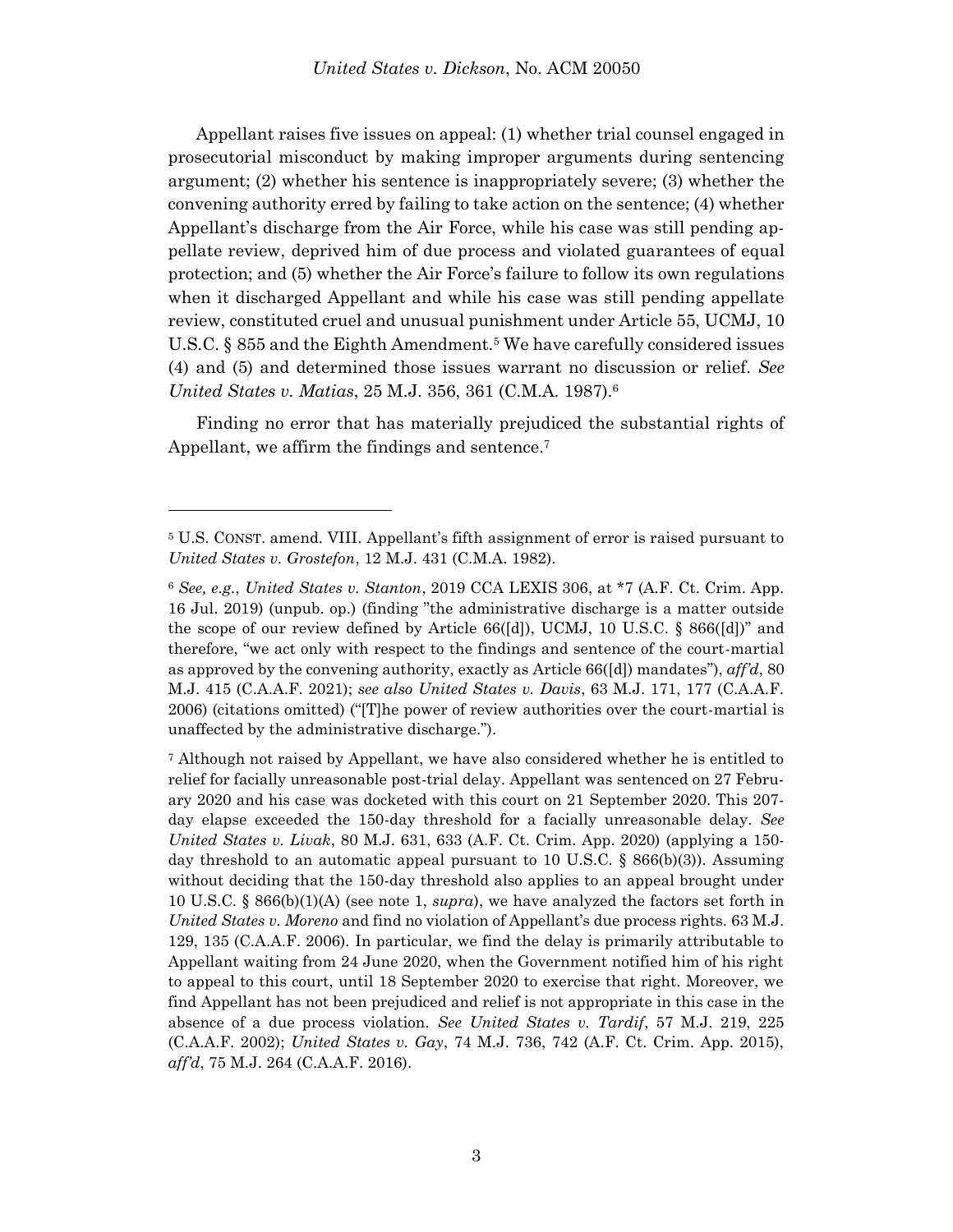#### **I. BACKGROUND**

Appellant entered active duty in July 2016 and was stationed at Peterson Air Force Base, Colorado, at the time of the offenses; he was 23 years old.

Although Appellant litigated two specifications at his court-martial (as described in note 3, *supra*), Appellant pleaded guilty to the aforementioned offenses. During his providence inquiry, Appellant admitted to dereliction of duty by failing to refrain from storing a firearm in his on-base dormitory room in July 2019. Appellant explained the firearm belonged to a friend, who was incarcerated. When another friend, who had possession of the weapon, told Appellant he was "going to throw out all belongings" of the incarcerated individual (including the weapon), Appellant offered to store the firearm at a different location. It is unclear from Appellant's providence inquiry when possession of the weapon was transferred to Appellant, but Appellant stated he did have access to the weapon prior to the offense. However, Appellant opined that at some point, someone else placed the firearm in Appellant's bag without Appellant's knowledge.

When Appellant returned to his dorm room, he found the weapon as he unpacked the bag. Appellant said his intention was "to bring the weapon off base as soon as possible, or alert Security forces." However, he stated he "passed out and took a nap instead." According to Appellant, security forces then came to his room, "tackled [him], and apprehended [him]." Appellant noted that "[a]t that point they had known that the gun was in [his] room." The gun was found on Appellant's bed.<sup>8</sup>

Appellant also pleaded guilty to violating a lawful general regulation by wrongfully inhaling isobutyl nitrate (also known as "poppers") for the purpose of altering his mood or function on divers occasions. Appellant explained that the poppers were sold "over-the-counter at recreational record shops and sex shops." Appellant then stated:

When I bought the poppers, I had no idea that they were illegal to use. I used poppers on multiple occasions . . . . When I used them, they made me feel tingly, kind of a rush sensation. The

<sup>8</sup> Law enforcement's knowledge of Appellant's possession of the firearm came from a Snapchat video, in which Appellant recorded himself shooting a gun into an open field—conduct that formed the basis of the Article 114, UCMJ, charge and specification, of which Appellant was acquitted. A Snapchat "friend" of Appellant's, who had seen the video, showed it to an interim first sergeant, who contacted agents at the Air Force Office of Special Investigations. That same evening, law enforcement personnel went to Appellant's room where they found the firearm.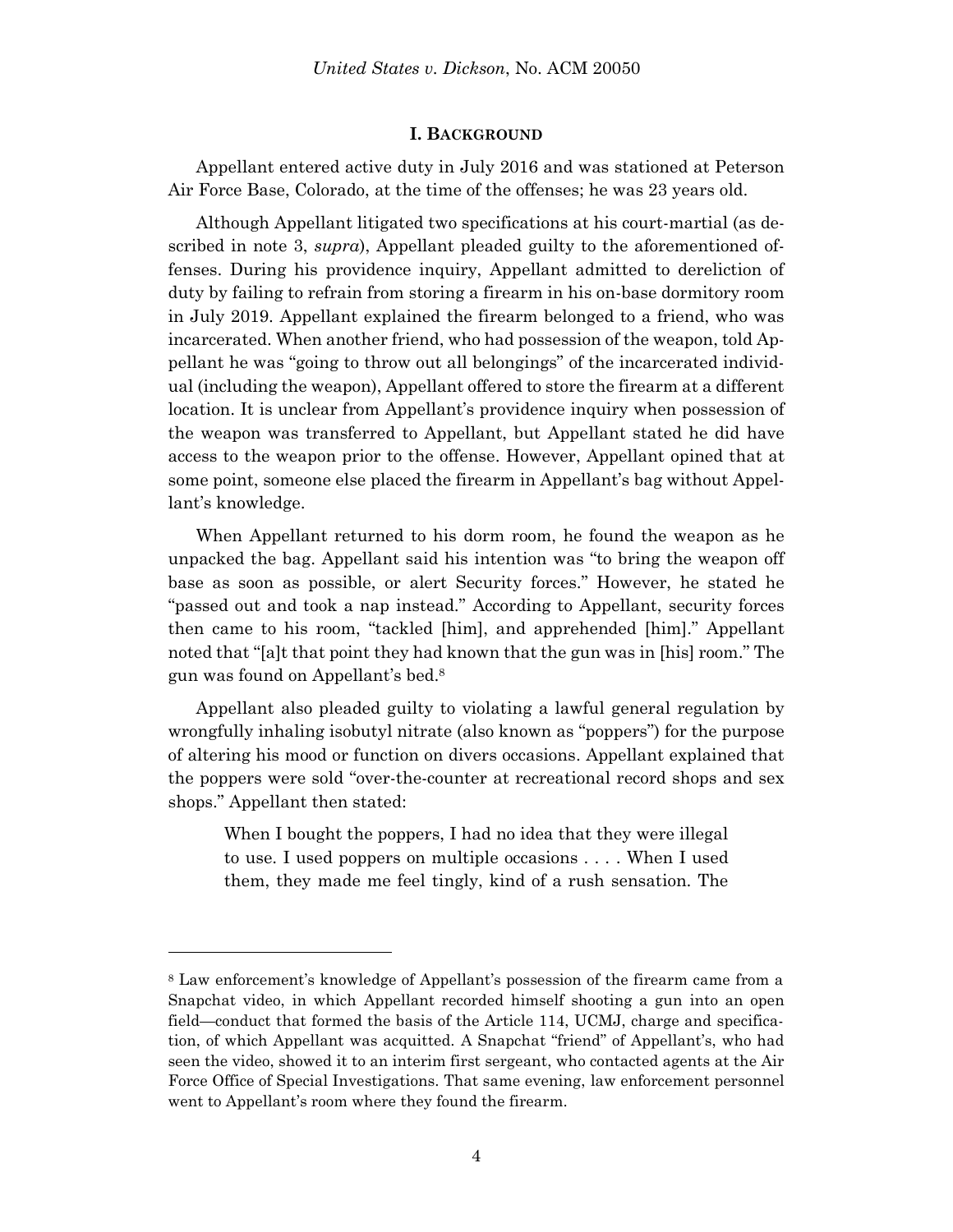first time I used poppers was shortly after I had bought them in May 2019, and then I used again after that.

On 14 August 2019, at around 1030, while on base and in uniform, Appellant was found unresponsive and "slightly leaning outside of his car." Appellant was transported to a local emergency room where a sample of his urine was taken for medical testing. Appellant's urine sample tested positive for methamphetamine, cocaine, and marijuana. Appellant later voluntarily entered into an inpatient drug treatment program. Although he completed the inpatient treatment program, Appellant did not complete a subsequent sixweek outpatient program due to noncompliance with the program. On 22 August 2019, during an interview with agents from the Air Force Office of Special Investigations (AFOSI), Appellant admitted to using drugs.

At his court-martial, Appellant pleaded guilty to one specification of wrongful use of cocaine on divers occasions and the two specifications of wrongful use of methamphetamine on divers occasions. Appellant's drug use began in December 2018. Specifically regarding Appellant's methamphetamine use, he stated during his providence inquiry that the first time he used it he thought he was using just cocaine; however, he later came to believe he had ingested cocaine "laced with methamphetamine." Regarding subsequent uses, Appellant explained that his preferred method of ingesting methamphetamine was smoking it:

Smoking it is not as painful as snorting it and it made the drug come easier to me. Finding an easier way to use methamphetamine made me go from an occasional user at this point to a constant user. It's easier to keep doing it and keep going when you need it. At that point, my body and mind completely relied on it. During the instances that I used methamphetamine, the physical high from it was the same. It's like cocaine but more potent. I felt that heightened awareness, sharper focus, and energy.

In his interview with AFOSI, Appellant told agents that during the peak of his drug use, he would use methamphetamine eight times in a month, but he would only use on weekends. Despite having gone to an inpatient treatment program, and having charges preferred against him, Appellant again used methamphetamine in late December 2019 and early January 2020. Appellant described this use in his providence inquiry:

I had been sober for months after going to an in-patient program . . . and an out-patient program. I had found myself in a very low place, again. One of my close friends had just committed suicide, and directly after that, my Chief had as well committed suicide.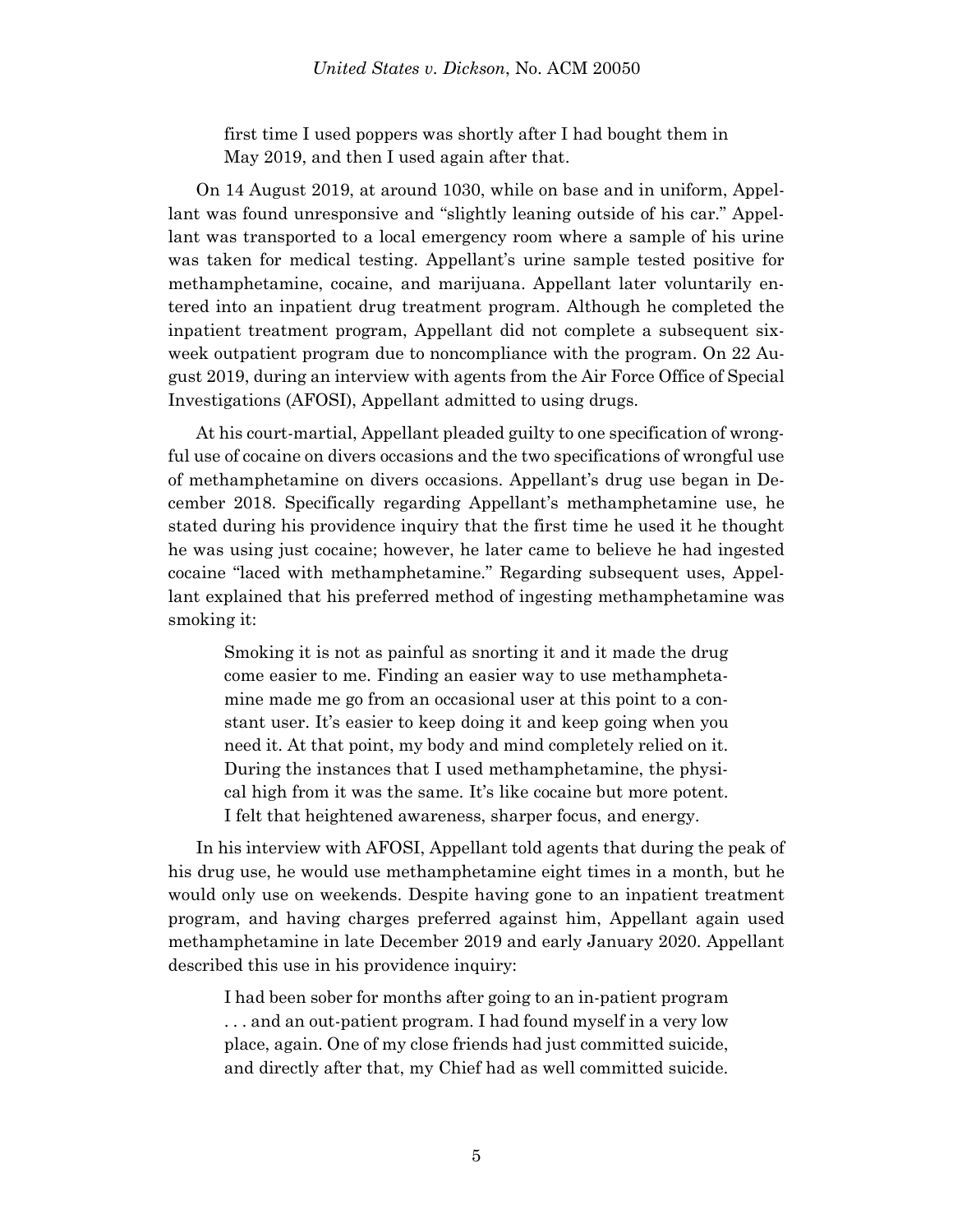When I learned about my Chief committing suicide, I contemplated it myself. Instead of committing suicide, I turned to my old coping mechanism and smoked methamphetamine on several occasions. I felt all the same effects as before: energetic and artificially happy.

Appellant was placed into pretrial confinement shortly after he relapsed, and so remained until his court-martial.

### **II. DISCUSSION**

### **A. Challenges to the Trial Counsel's Sentencing Argument**

### **1. Additional Background**

Appellant argues that during his sentencing argument, trial counsel engaged in improper argument by (1) mischaracterizing the evidence; (2) arguing facts not in evidence; (3) suggesting Appellant lacked remorse without the appropriate foundation; and (4) used personal pronouns to align himself with the members against Appellant.

First, Appellant argues that, in justifying the trial counsel's request that Appellant receive a bad-conduct discharge, trial counsel mischaracterized the evidence of Appellant's career performance. Appellant points to trial counsel's statements during argument that Appellant's "entire career has been plagued by nothing but bad conduct," and that Appellant "has got to get a bad conduct discharge." Trial counsel further argued: "Appellant's entire career, [three and a half] years, Members, he's still a first-term Airman, and more than half of that has been plagued with drug use, possession of a firearm, and using other intoxicating substances." Finally, as Appellant points out, "trial counsel argued that the members should give him a bad-conduct discharge because his service 'has been nothing but bad.'"

Second, Appellant states that trial counsel argued facts not in evidence. This allegation is in relation to Appellant's possession of the firearm in his dorm room. Appellant argues that the following portion of trial counsel's argument was improper:

And he's confessed. He said it on tape . . . [H]e said he's had that gun for more than a month. Members, you're allowed to draw the inference that that was not the first time he was actually -- he actually had that gun in his dorm room. You are allowed to draw that inference. So who knows which one of his buddies he was showing that weapon to for the past month. Who knows how he was playing with that weapon for the past month in his dorm room?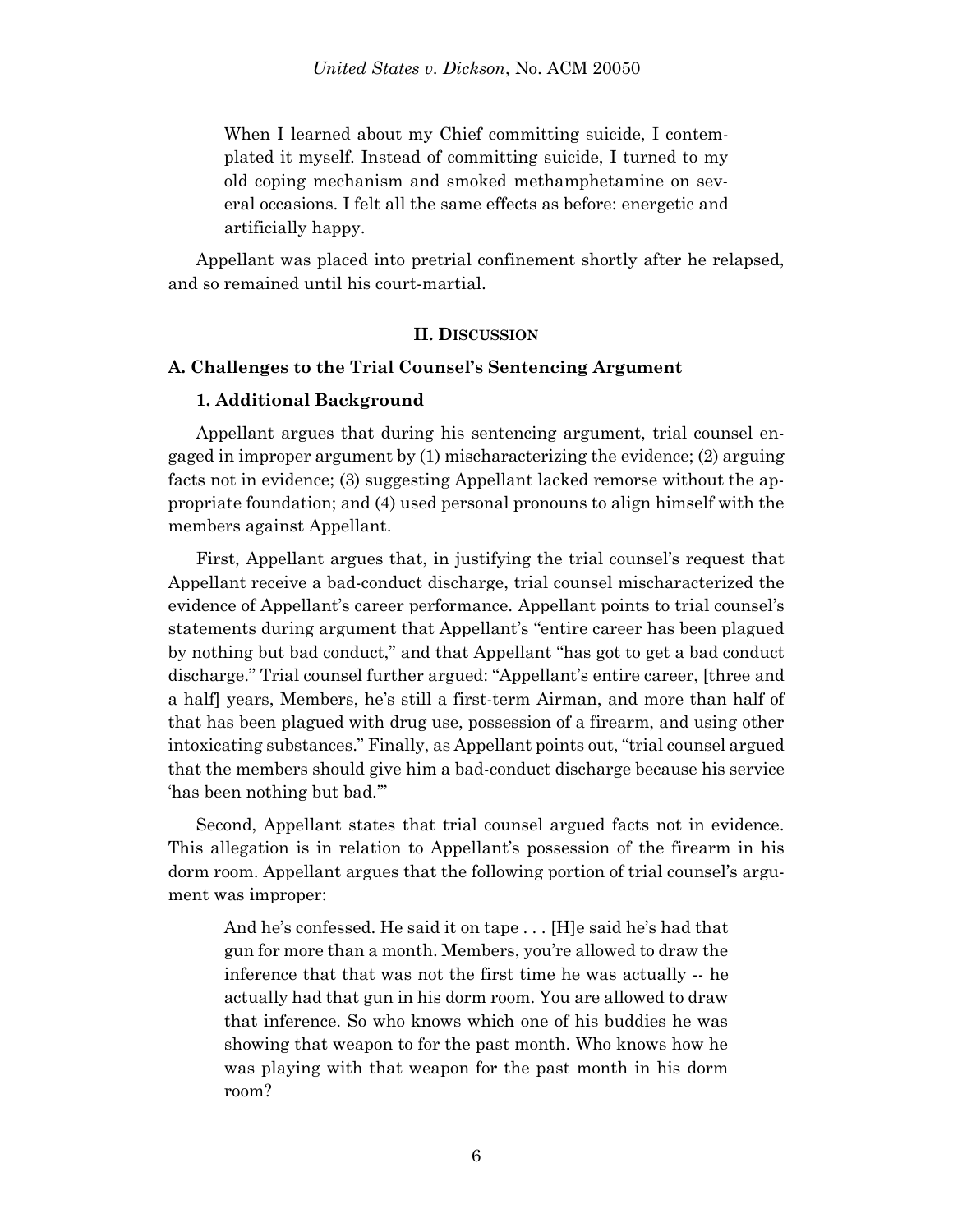Third, Appellant argues that trial counsel committed plain error by not laying a proper foundation when commenting on Appellant's lack of remorse. During his argument, trial counsel stated:

Members, we talked a lot about drugs during this entire case, and I want to give you a quick quote from [Appellant] because he said in his interview with agent -- Agent [H]. He says "I did it. I did it. I was too blatantly obvious because I f\*\*\*ed up at work." These are his words. That's how he views this. There's no remorse there, Members. The only remorse there is that he was caught. That someone saw him. Because what happened after he pulled up to that parking lot was he couldn't even make it out of the car. He was so high he couldn't even leave the vehicle.

Appellant also states trial counsel "disparaged" Appellant's addiction. He notes that trial counsel said Appellant was "partying up a storm," and his uses were at "random casual locations at after parties, parties, and in clubs," and how "[t]hat does not sound like a dependency issue. That sounds like a recreational issue."

Finally, Appellant takes issue with trial counsel's use of "I," "we," and "us" pronouns while delivering his argument. Appellant specifically points to trial counsel's argument where he stated, "[Appellant] was just partying up a storm . . . . Instead of celebrating by saying 'New Year New You' like the rest of us, he goes and does meth. That's what this member chooses to do. That is not a dependency, Members. That's a choice." Another instance is where trial counsel, responding to a portion of Appellant's unsworn statement, stated, "Members, we agree with [Appellant]. He said in his unsworn statement, which I must emphasize was unsworn. . . ." Trial counsel also used such phrases as: "I believe," "I talked about [a] bad conduct discharge," and "I do want to emphasize," referring back to the evidence and his justification for the Government's sentence recommendation.

While trial defense counsel did object to some aspects of the trial counsel's argument, at no time did trial defense counsel object to trial counsel's statements on the points he now raises on appeal.

#### **2. Law**

Improper argument is a question of law we review de novo. *United States v. Frey*, 73 M.J. 245, 248 (C.A.A.F. 2014) (citation omitted). When there is no objection, we review the propriety of trial counsel's argument for plain error. *United States v. Andrews*, 77 M.J. 393, 398 (C.A.A.F. 2018) (citations omitted). To prevail under a plain error analysis, Appellant must show that "(1) there was an error; (2) it was plain or obvious; and (3) the error materially prejudiced a substantial right." *United States v. Erickson*, 65 M.J. 221, 223 (C.A.A.F. 2007)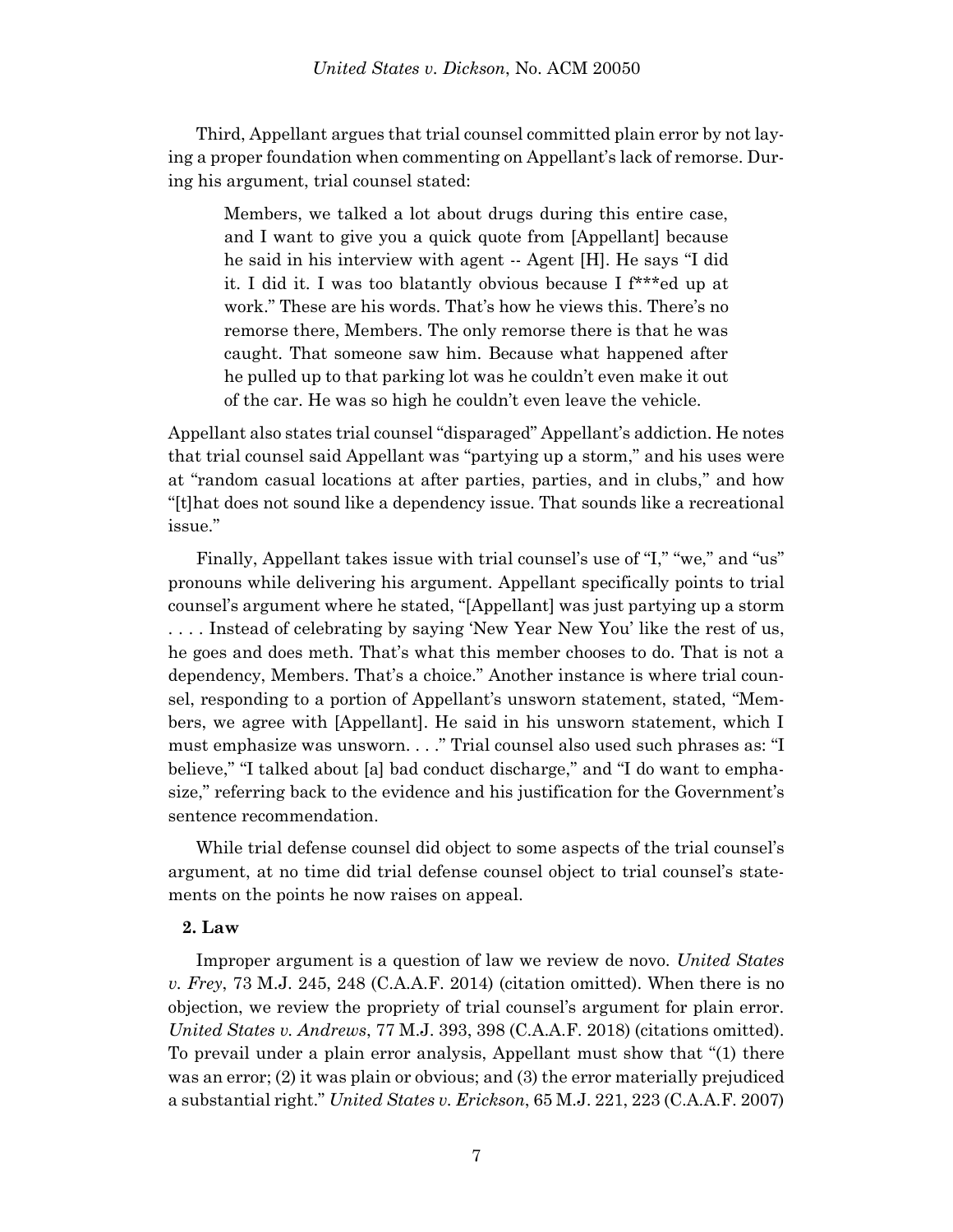(internal quotation marks and citations omitted), *aff'd sub nom.*, *Erickson v. Blanckensee*, No. 19-16165, U.S. App. LEXIS 34289 (9th Cir. 18 Nov. 2021).

"Improper argument is one facet of prosecutorial misconduct." *United States v. Sewell*, 76 M.J. 14, 18 (C.A.A.F. 2017) (citation omitted). "Prosecutorial misconduct occurs when trial counsel oversteps the bounds of that propriety and fairness which should characterize the conduct of such an officer in the prosecution of a criminal offense." *United States v. Hornback*, 73 M.J. 155, 159 (C.A.A.F. 2014) (internal quotation marks and citation omitted). Such conduct "can be generally defined as action or inaction by a prosecutor in violation of some legal norm or standard, e.g., a constitutional provision, a statute, a Manual rule, or an applicable professional ethics canon." *Id.* at 160 (internal quotation marks and citation omitted).

"The legal test for improper argument is whether the argument was erroneous and whether it materially prejudiced the substantial rights of the accused." *Frey*, 73 M.J. at 248 (quoting *United States v. Baer*, 53 M.J. 235, 237 (C.A.A.F. 2000)). Three factors guide our determination of the prejudicial effect of improper argument: " $(1)$  the severity of the misconduct,  $(2)$  the measures adopted to cure the misconduct, and (3) the weight of the evidence supporting the conviction[s]." *Sewell,* 76 M.J. at 18 (alteration in original) (quoting *United States v. Fletcher*, 62 M.J. 175, 184 (C.A.A.F. 2005)). "In applying the *Fletcher*  factors in the context of an allegedly improper sentencing argument, we consider whether trial counsel's comments, taken as a whole, were so damaging that we cannot be confident than [an appellant] was sentenced on the basis of the evidence alone." *United States v. Halpin*, 71 M.J. 477, 480 (C.A.A.F. 2013) (internal quotation marks and citation omitted).

"Trial counsel is entitled to argue the evidence of record, as well as all reasonable inferences fairly derived from such evidence." *Frey*, 73 M.J. at 248 (internal quotation marks and citation omitted). "During sentencing argument, the trial counsel is at liberty to strike hard, but not foul, blows." *Halpin*, 71 M.J. at 479 (internal quotation marks and citation omitted).

The lack of defense objection is some measure of the minimal prejudicial impact of the trial counsel's argument. *See United States v. Gilley*, 56 M.J. 113, 123 (C.A.A.F. 2001) (citation omitted).

#### **3. Analysis**

On Appellant's first point, that trial counsel mischaracterized the evidence of Appellant's career performance, we agree with Appellant that this was error. Appellant's *entire* career was not plagued "by nothing but bad conduct." There were no facts presented to the members suggesting Appellant's leadership believed he had any disciplinary problems before the earliest charged timeframe in November 2018.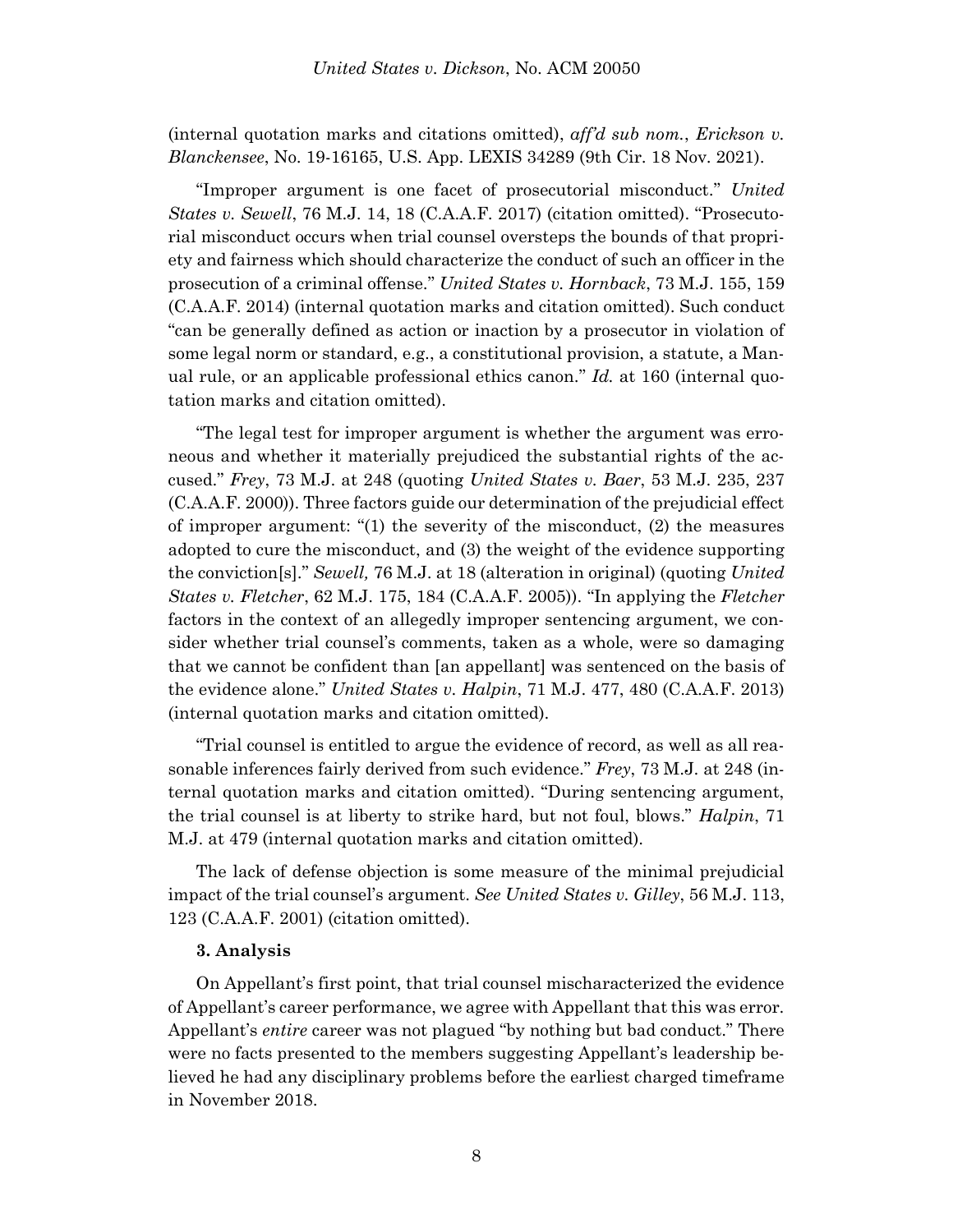We also agree trial counsel argued facts not in evidence. Regarding Appellant's possession of the firearm in his dorm room, trial counsel argued to the members that they were allowed to draw an inference that when law enforcement personnel showed up at his dorm room on 3 July 2019, it was not the first time he "actually had that gun in his dorm room." Trial counsel continued: "So who knows which one of his buddies he was showing that weapon to for the past month. Who knows how he was playing with that weapon for the past month in his dorm room?" Trial counsel is limited to arguing reasonable inferences derived from "the evidence of record." *Baer*, 53 M.J. at 237. During his providence inquiry, Appellant stated the gun was off-base until he unknowingly brought it onto base on 3 July 2019; the Government presented no evidence to rebut that portion of Appellant's statement. While there was some evidence Appellant possessed the firearm for some period of time, there was no evidence he had it in his room beyond the charged timeframe; it was improper for trial counsel to invite the members to speculate about uncharged misconduct. We find error with this portion of trial counsel's argument, and that such error was clear or obvious.

With respect to trial counsel's argument that Appellant lacked remorse and his comments about Appellant's addiction, we will assume for purposes of our analysis, without deciding, that these comments amounted to clear or obvious error.

We disagree with Appellant's claim that trial counsel's use of personal pronouns amounted to improper argument. Trial counsel's argument was approximately seven pages of the transcript, and, while perhaps inartful at times (particularly his use of "us"), trial counsel's use of personal pronouns was not so prevalent to lead this court to believe that he was trying to impermissibly vouch for the evidence or curry favor with the members. Trial counsel's use of "I" appears to have been transitory, connecting his thoughts with the evidence; his use of "we" appears to be have been in reference to the Prosecution or the evidence in general. We find no error on this point.

Given that we have found plain error, Appellant bears the burden of showing the clear or obvious errors in the trial counsel's argument resulted in material prejudice to his substantial rights. Using the three factors set out in *Fletcher* to guide our determination, we find trial counsel's comments were not so damaging that we cannot be confident that Appellant was sentenced on the evidence alone. Trial counsel's argument on each of these points was relatively brief. We also note that trial defense counsel did not object to these portions of trial counsel's argument. After reviewing trial defense counsel's sentencing argument, this appears to have been deliberate, as trial defense counsel deftly attacked the reasonableness of trial counsel's argument. We specifically note this portion of the Defense's argument: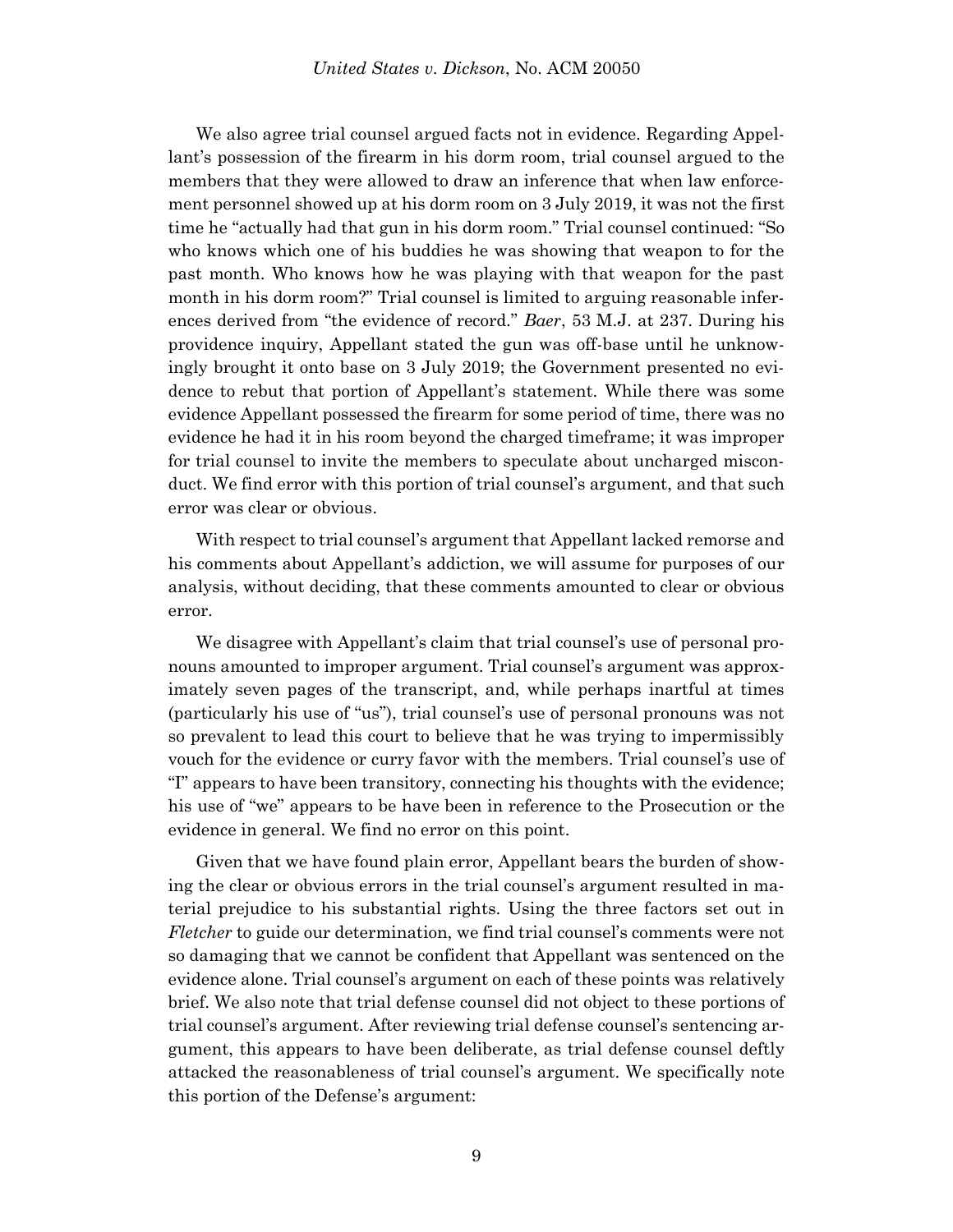Trial counsel, again, made some theory about how [Appellant] was partying, about how he wanted to celebrate the New Year. I don't think you should buy that. How can you buy that? What did [Appellant] have to look forward to? He was being court-martialed. He was going to plead guilty to five charges and specifications, and you think he was celebrating on New Year's Eve? He told you his friend committed suicide, and then his [C]hief. Double hit. He told you that he didn't know what to do, and he went to his old ways to get that artificial happiness, and he smoked methamphetamine. Consider this, Members. Consider those two choices. That was what he was deciding between: committing suicide or smoking methamphetamine. How many people can actually say that methamphetamine saved their life? That's tragic. But it saved [Appellant]'s life in that moment. That is the image of someone who is circling the drain. Fighting not to be sucked into its abyss. It's not a party.

In reviewing both arguments, we do not view trial counsel's comments to be so severe as to question whether members sentenced Appellant based on the evidence.

There were no curative measures specifically taken by the military judge to address the error in trial counsel's argument. This factor weighs in Appellant's favor.

Finally, Appellant would have us heavily weigh trial counsel's comments against the nature of his offenses and weight of the evidence. After full consideration of Appellant's service record and sentencing case, the weight of the evidence favors the Government. Appellant pleaded guilty to five offenses. During the sentencing proceedings, the members listened to the audio recording of the providence inquiry between the military judge and Appellant. *See United States v. Holt,* 27 M.J. 57, 59 (C.M.A. 1988); *see United States v. Care*, 40 C.M.R. 247 (C.M.A. 1969). Appellant's illegal drug use occurred over the course of more than a year and involved three different drugs, as well as another substance used to alter his mood or function. Appellant's methamphetamine use was significant both in the amount he used and in the regularity of his use for more than a year. It is also hard to ignore that Appellant was found in his car, on base, unresponsive, after using cocaine, methamphetamine, and marijuana. Finally, by his own admission, Appellant used illegal drugs frequently. Appellant has not shown that the members disregarded any of his sentencing evidence and relied on the alleged improper arguments to arrive at their sentence.

Trial counsel's comments, when taken as a whole, do not appear to have impacted the members' deliberation, especially considering trial counsel argued for a bad-conduct discharge and the panel did not adjudge a bad-conduct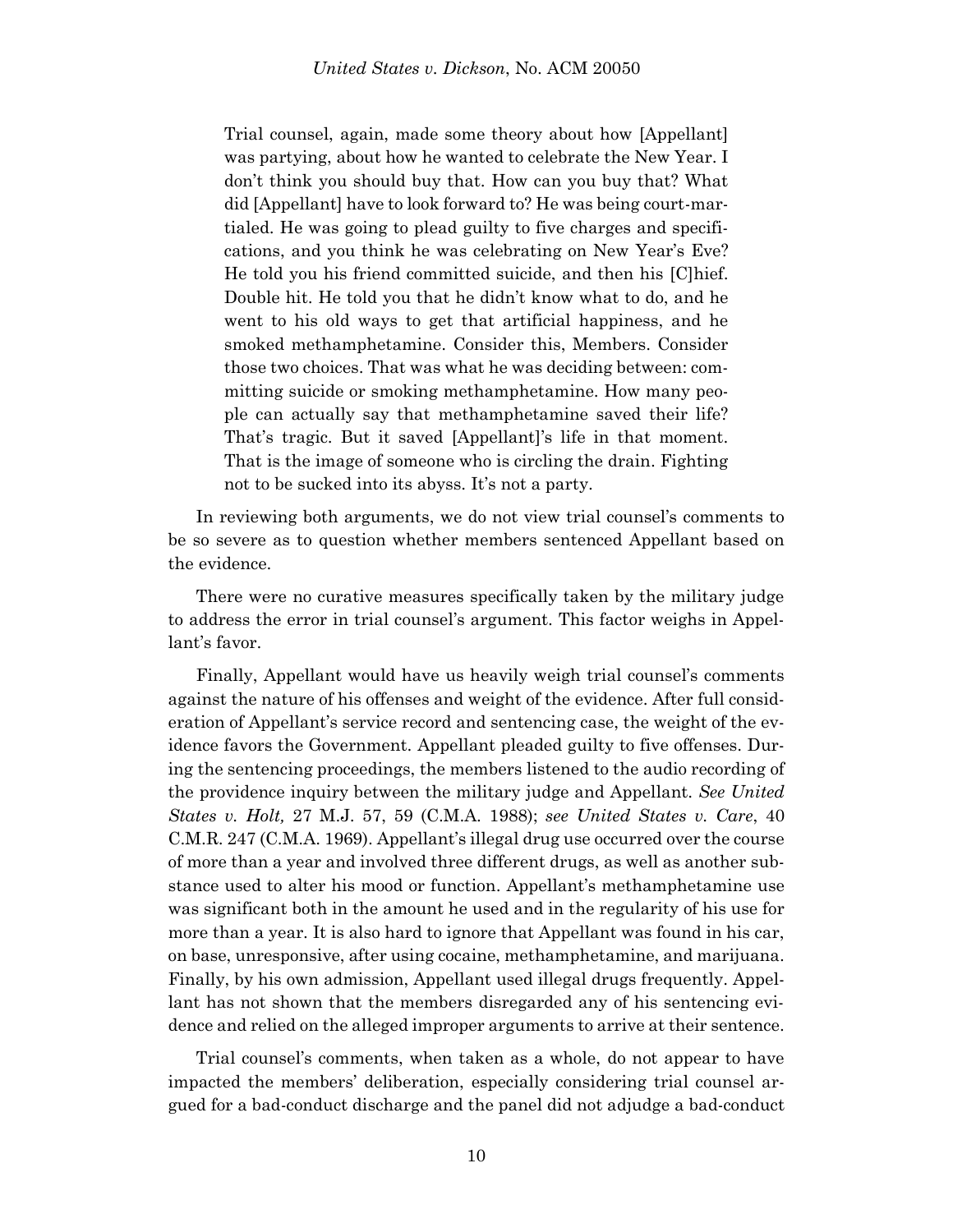discharge. If the adjudged sentence tells us anything, it shows how seriously the members viewed Appellant's offenses and the due consideration they gave to his mitigation and extenuation matters. We find the trial counsel's sentencing argument did not materially prejudice Appellant's substantial rights and does not warrant relief. *See Frey*, 73 M.J. at 248. 9

#### **B. Sentence Appropriateness**

### **1. Law**

We review issues of sentence appropriateness de novo. *United States v. Lane*, 64 M.J. 1, 2 (C.A.A.F. 2006) (citing *United States v. Cole*, 31 M.J. 270, 272 (C.M.A. 1990)). Our authority to determine sentence appropriateness, "which reflects the unique history and attributes of the military justice system, includes but is not limited to considerations of uniformity and evenhandedness of sentencing decisions." *United States v. Sothen*, 54 M.J. 294, 296 (C.A.A.F. 2001) (citations omitted). We may affirm only as much of the sentence as we find correct in law and fact and determine should be approved on the basis of the entire record. Article  $66(d)(1)$ , UCMJ, 10 U.S.C. §  $866(d)(1)$ . "We assess sentence appropriateness by considering the particular appellant, the nature and seriousness of the offense, the appellant's record of service, and all matters contained in the record of trial." *United States v. Anderson*, 67 M.J. 703, 705 (A.F. Ct. Crim. App. 2009) (citations omitted). Although we have great discretion to determine whether a sentence is appropriate, we have no power to grant mercy. *United States v. Nerad*, 69 M.J. 138, 146 (C.A.A.F. 2010) (citation omitted).

#### **2. Analysis**

l

Appellant argues his sentence is inappropriately severe, in part, because he was sentenced to the jurisdictional maximum at a special court-martial for confinement and forfeiture of pay. Appellant pleaded guilty to two specifications of wrongful use of methamphetamine on divers occasions, wrongful use of cocaine on divers occasions, and wrongful use of marijuana, as well as abusing isobutyl nitrate on divers occasions and storing a firearm in his dormitory room. His drug use was not limited to a short duration, but spanned the course of more than a year. During the presentencing phase, the Government presented Appellant's interview with AFOSI, where he described using methamphetamine as much as eight times a month for nine months. Appellant's drug use was so pronounced that he was found unresponsive in his car and later taken to the emergency room, where he would test positive for three illegal substances.

<sup>9</sup> In reaching this conclusion, we have considered the individual and cumulative impact of the trial counsel's errors.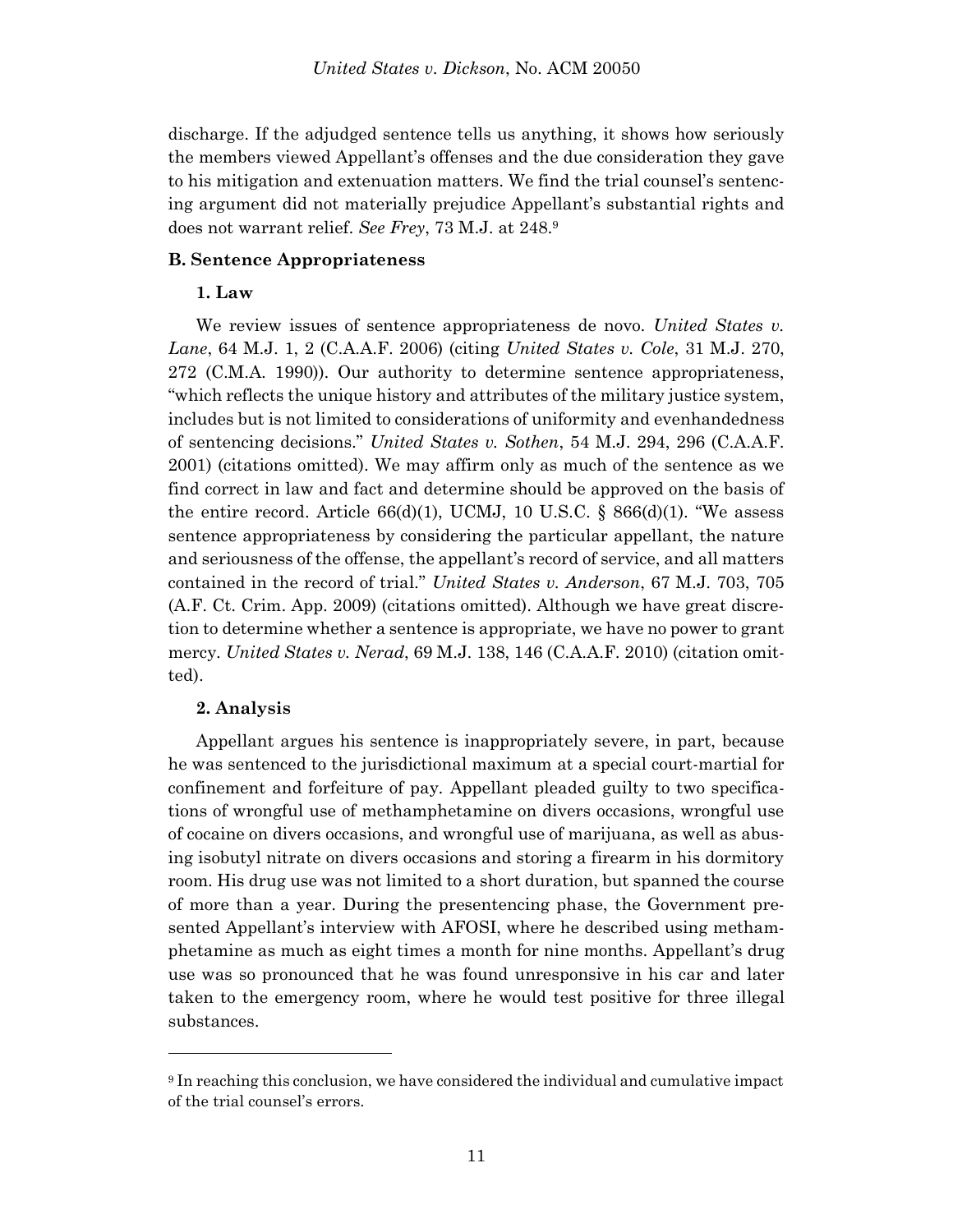Appellant provided an unsworn statement in a question-and-answer format with his trial defense counsel. During this exchange, Appellant discussed his family situation, noting his family's issues with drug addiction and alcoholism, and describing how he ended up in the foster care system. Appellant also discussed his decision to use drugs in December 2018 and how he "let [him]self falter because [he] was hitting a low point in [his] career and [his] life." Appellant also told the members about his mental health, anxiety, and sleeping issues. Further, when asked by trial defense counsel whether he was a drug addict, Appellant responded, "[I]t's hard to admit that you're a drug addict and I believe that I am a drug addict based on the definition of 'drug addict.'" In appealing to the members about his possible punishment, Appellant asked the panel that he not be discharged, but "get treatment." Most telling is that in Appellant's written unsworn statement, Appellant specifically stated, "If you are tempted to give me a bad conduct discharge, please know that I would prefer several more months of confinement as opposed to a bad conduct discharge, so at least then I could continue treatment when I am released from confinement so that I can get well."

The court acknowledges that Appellant presents a sympathetic explanation of his mental health and personal issues. However, we cannot ignore Appellant's extensive and long-term drug use. Drug use, particularly the regular use of methamphetamine, is a serious offense—regardless of whether it was done to cope with extraordinary stress or significant mental health issues. Given that Appellant did not receive a bad-conduct discharge, the members did exactly what Appellant requested of them. Having considered Appellant, the nature and seriousness of his admitted offenses, and all matters contained in the record of trial, to include matters Appellant submitted in his case in extenuation, mitigation, and clemency, we conclude the sentence is not inappropriately severe.

### **C. Convening Authority Decision on Action**

### **1. Additional Background**

Appellant's court-martial adjourned on 27 February 2020. On 8 March 2020, Appellant's trial defense counsel submitted Appellant's clemency request, wherein Appellant asked the convening authority to not approve the adjudged forfeitures or his reduction in rank. Appellant's trial defense counsel provided several reasons to support these requests.

On 19 March 2020, the convening authority signed a Decision on Action memorandum. In that memorandum, the convening authority issued the adjudged reprimand, but denied Appellant's requests to disapprove his forfeitures and reduction in rank, taking "no action" on the findings or sentence. He also stated, "Before declining to take action in this case, I considered matters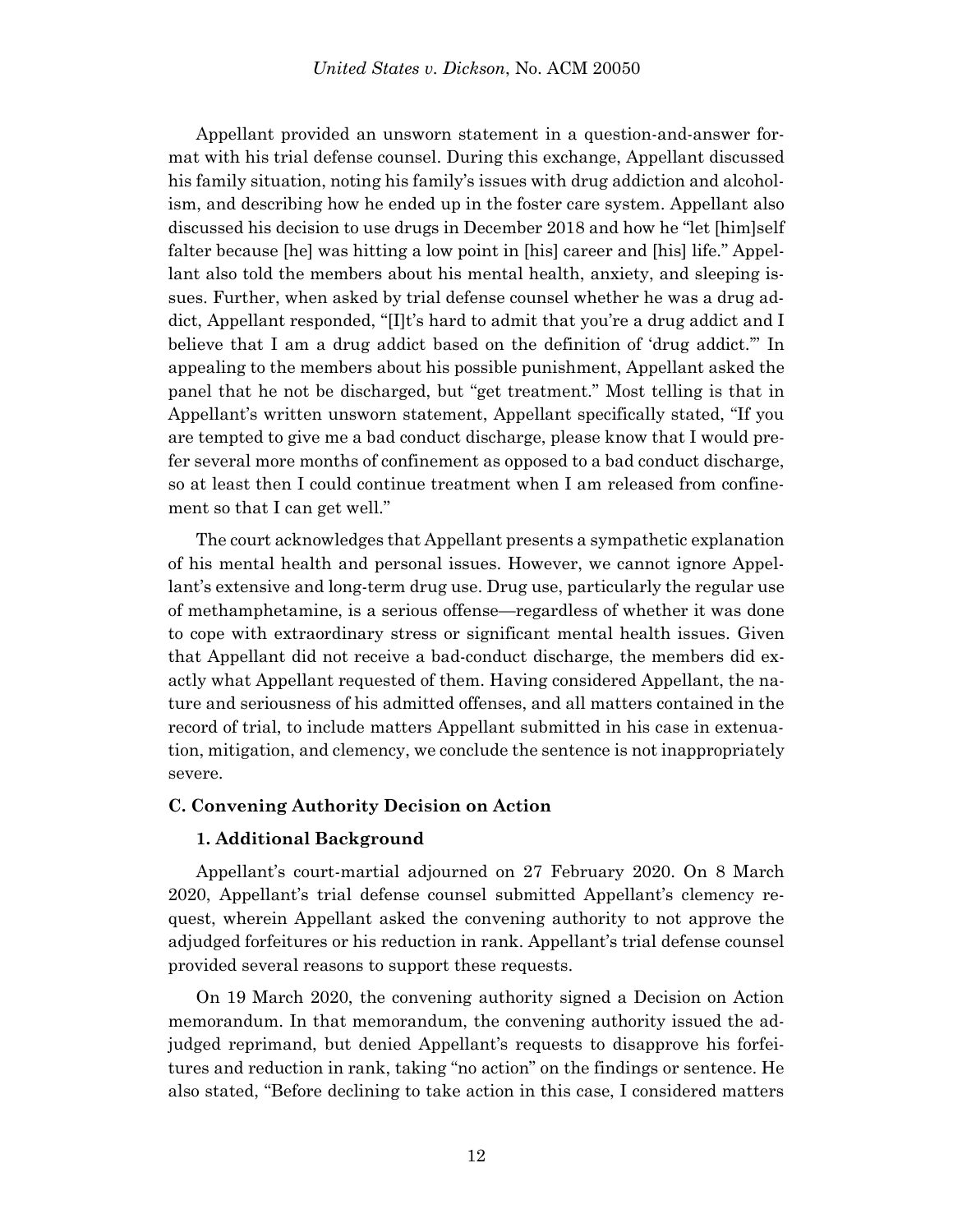timely submitted by the accused under [Rule for Courts-Martial (R.C.M.)] 1106."

### **2. Law and Analysis**

At the time the convening authority signed the Decision on Action memorandum in this case, Air Force Instruction (AFI) 51-201, *Administration of Military Justice*, Section 13D (18 Jan. 2019), advised convening authorities to apply the version of Article 60, UCMJ, in effect at the time of the earliest offense.<sup>10</sup> At the same time, the instruction equated a convening authority's decision to take "no action" with granting no clemency relief, explaining:

A decision to take action is tantamount to granting relief, whereas a decision to take no action is tantamount to granting no relief. Granting post-sentencing relief (i.e. "taking action") is a matter of command prerogative entirely within the discretion of the convening authority, as limited by the applicable version of Article 60, UCMJ.

### AFI 51-201, ¶ 13.17.1.

During the pendency of this appeal, the United States Court of Appeals for the Armed Forces (CAAF) decided *United States v. Brubaker-Escobar*, \_\_\_ M.J. \_\_\_, No. 20-0345, 2021 CAAF LEXIS 818 (C.A.A.F. 7 Sep. 2021) (per curiam), holding:

[I]n any court-martial where an accused is found guilty of at least one specification involving an offense that was committed before January 1, 2019, a convening authority errs if he fails to take one of the following post-trial actions: approve, disapprove, commute, or suspend the sentence of the court-martial in whole or in part.

# *Id*. at \*1.

l

In *Brubaker-Escobar*, the CAAF found the convening authority's failure to explicitly take one of those actions was a "procedural error." *Id*. at \*2, \*7–8. The court noted: "Pursuant to Article 59(a), UCMJ, 10 U.S.C.  $\S$  859(a) (2018), procedural errors are 'test[ed] for material prejudice to a substantial right to determine whether relief is warranted.'" *Id*. at \*8 (alteration in original) (quoting *United States v. Alexander,* 61 M.J. 266, 269 (C.A.A.F. 2005)). The court held the convening authority's error in taking "no action" was harmless because the appellant did not request clemency and the convening authority

<sup>&</sup>lt;sup>10</sup> Specifically, AFI 51-201,  $\P$  13.16, stated: "To determine the applicable version of Article 60, look at the date of the earliest offense resulting in a conviction. The version of Article 60 in effect on that date applies to the entire case."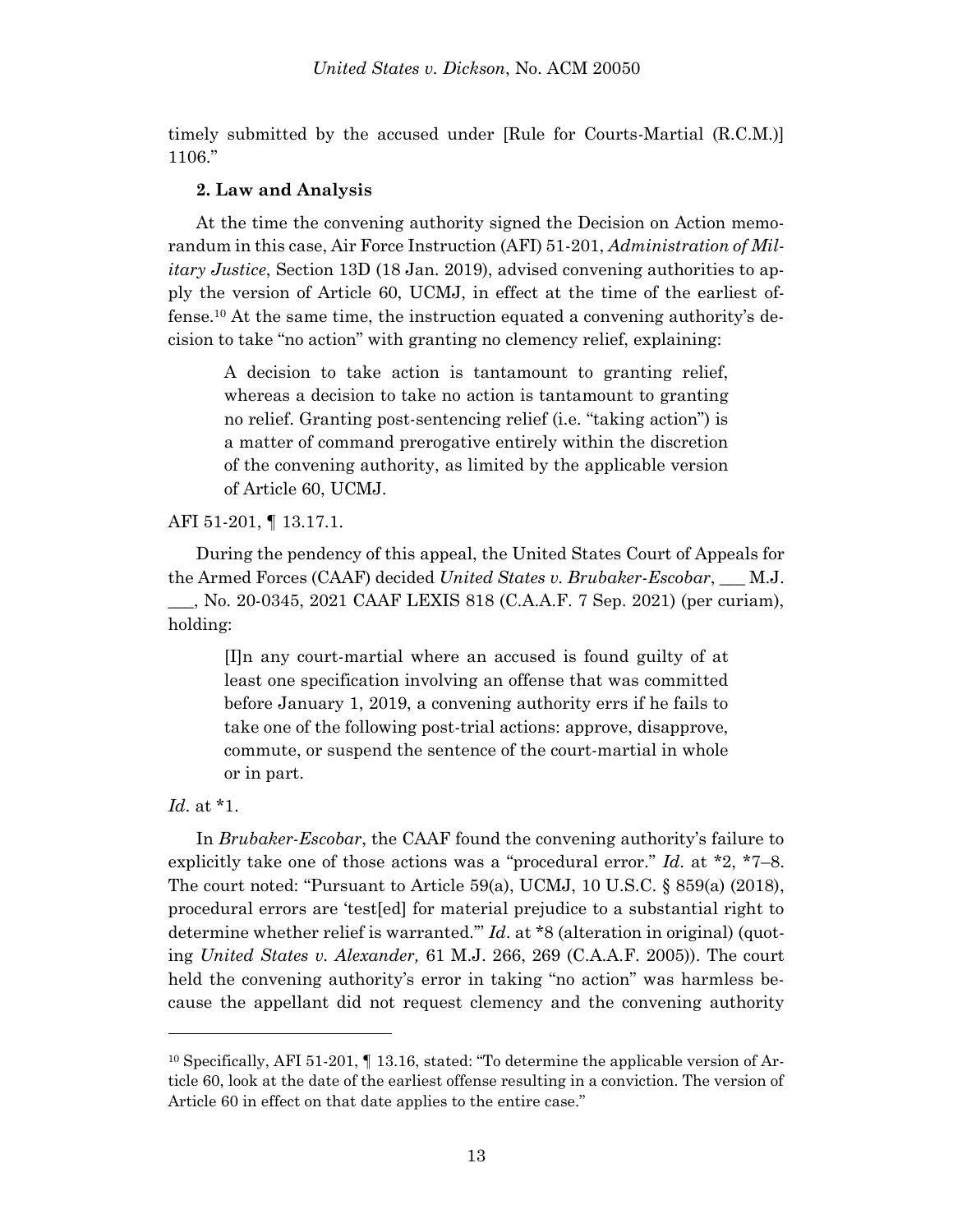could not have granted meaningful clemency regarding any portion of the adjudged sentence. *Id*.

In this case, the convening authority made a procedural error when he took no action on the sentence. In testing for prejudice, we have examined the convening authority's decision on action and find Appellant suffered no material prejudice to a substantial right. First, although the convening authority was powerless to grant clemency on the adjudged findings per Article 60(c)(3)(A), UCMJ, 10 U.S.C.  $\S 860(c)(3)(A)$ , and on Appellant's adjudged sentence of confinement per Article  $60(c)(4)(A)$ , UCMJ, 10 U.S.C. §  $860(c)(3)(A)$ , he could grant clemency on Appellant's adjudged forfeitures, reduction in grade, and reprimand. Article  $60(c)(2)(B)$ , 10 U.S.C. §  $860(c)(2)(B)$ . Appellant submitted a thorough clemency request outlining why his request was reasonable—matters the convening authority stated he considered before he decided not to grant any relief. Second, the words of the reprimand are specified in the Decision on Action memorandum, so we are confident the convening authority considered this case. Finally, Appellant makes no argument on appeal that he was prejudiced by the convening authority's failure to either approve, disapprove, commute, or suspend the adjudged forfeitures or reduction in rank in whole or in part. We conclude Appellant did not suffer material prejudice to a substantial right.

#### **III. CONCLUSION**

The findings and sentence as entered are correct in law and fact, and no error materially prejudicial to the substantial rights of Appellant occurred. Articles  $59(a)$  and  $66(d)$ , UCMJ, 10 U.S.C.  $\S$  $\S$   $859(a)$ ,  $866(d)$ . Accordingly, the findings and the sentence are **AFFIRMED**.

KEY, Senior Judge (concurring in part and dissenting in part):

I agree with my esteemed colleagues in the majority with their resolution of all of the issues raised by Appellant, save one: that Appellant's record should not be remanded for action by the convening authority. On this point, I respectfully dissent.

As the majority explains, the convening authority erred by not taking action on Appellant's sentence—that is, he did not approve, disapprove, commute, or suspend the sentence of the court-martial in whole or in part, as required by the version of Article 60, UCMJ, 10 U.S.C. § 860, applicable to Appellant's case. Indeed, in his Decision on Action memorandum, the convening authority unambiguously declared, "I take no action on the findings in this case," and "I take no action on the sentence in this case." Although he set out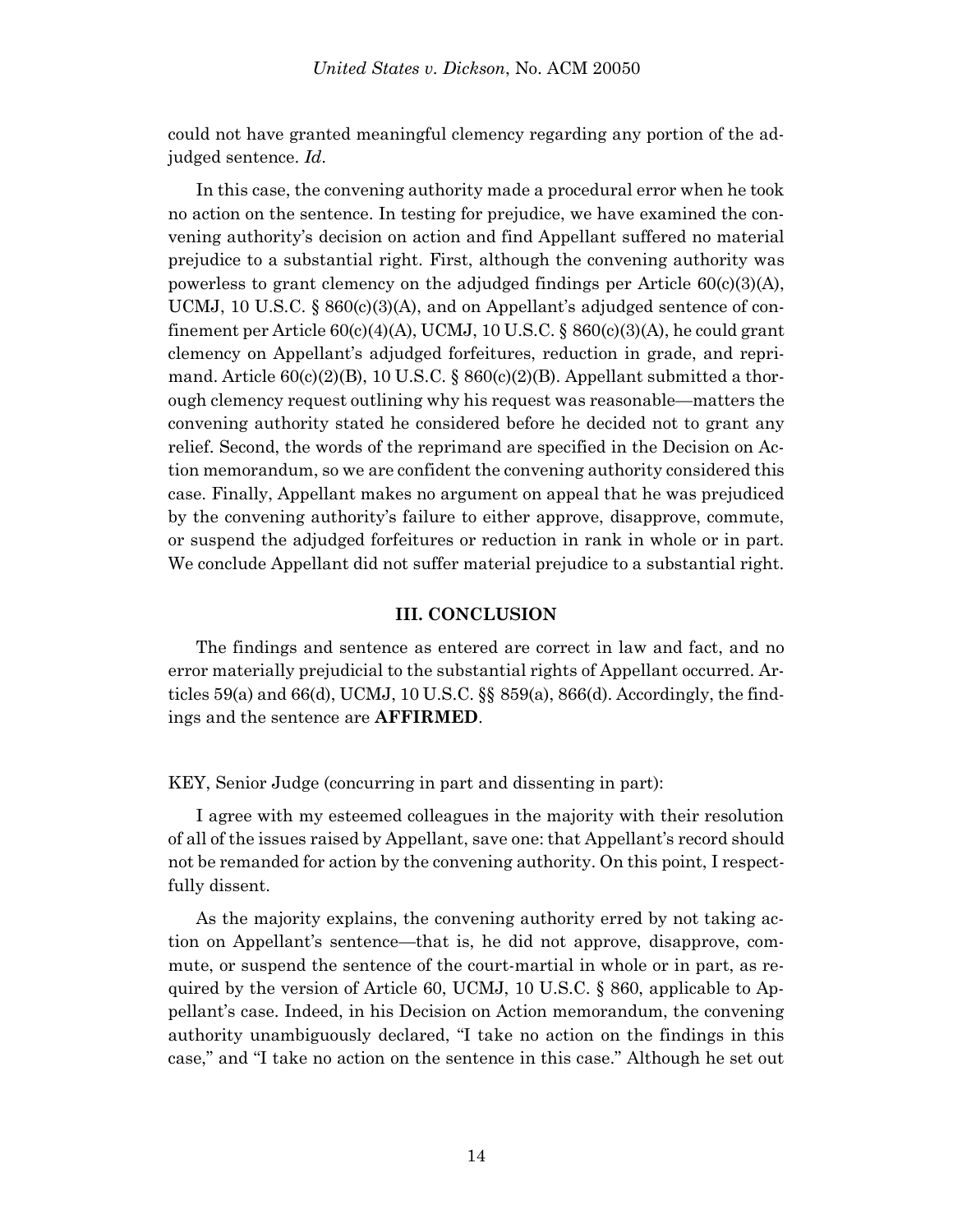the terms of Appellant's reprimand, the convening authority made no reference to Appellant's sentence to confinement, forfeitures, or reduction in grade.<sup>1</sup>

Starting in 1983, Congress required convening authorities to affirmatively act on court-martial sentences and granted those officers permissive—and largely unfettered—discretion to act on the findings. Article 60, UCMJ, and Rule for Courts-Martial 1107, *Manual for Courts-Martial, United States* (1984 ed.). Even after Congress began curtailing convening authorities' powers with respect to modifying findings and sentences in 2014, convening authorities were still required to affirmatively take action on the cases they had referred to courts-martial when those cases resulted in adjudged sentences. *See* National Defense Authorization Act for Fiscal Year 2014, Pub. L. No. 113-66 (26 Dec. 2013). Only on 1 January 2019 were convening authorities given the option of deciding to simply not act at all on a given sentence. *See* National Defense Authorization Act for Fiscal Year 2017, Pub. L. No. 114-328 (23 Dec. 2016), as implemented by Executive Order 13,825, 83 Fed. Reg. 9889 (8 Mar. 2018).

Thus, for three and a half decades, the military's commander-driven justice system involved convening authorities determining which charges to refer to court-martial for trial, personally selecting the members to serve on panels in those courts-martial, and then affirmatively approving or modifying the adjudged sentences. In other words, in pursuit of military readiness, discipline, and morale, convening authorities were tasked with not just initiating courtsmartial, but with conclusively ratifying them as well. *See, e.g.*, *United States v. Blodgett*, 20 M.J. 756, 758 (A.F.C.M.R. 1985). Whether this arrangement was the optimal means of imparting justice has been the subject of debate, but what is not up for debate is that this was the system Congress and the President had established. I submit that the change at issue here—allowing a convening authority to decide not to take any action at all on a sentence—is not some minor administrative tweak to the Uniform Code of Military Justice, but rather a substantive shift in the commander's role in the military justice system.

<sup>&</sup>lt;sup>1</sup> In other cases we have reviewed, we have concluded convening authorities implicitly referenced a sentence to confinement when they direct appellate leave. *See, e.g.*, *United States v. Brown*, No. ACM 39854, 2021 CCA LEXIS 419, \*6 (A.F. Ct. Crim. App. 19 Aug. 2021). In Appellant's case, the convening authority did not direct appellate leave or otherwise refer to confinement.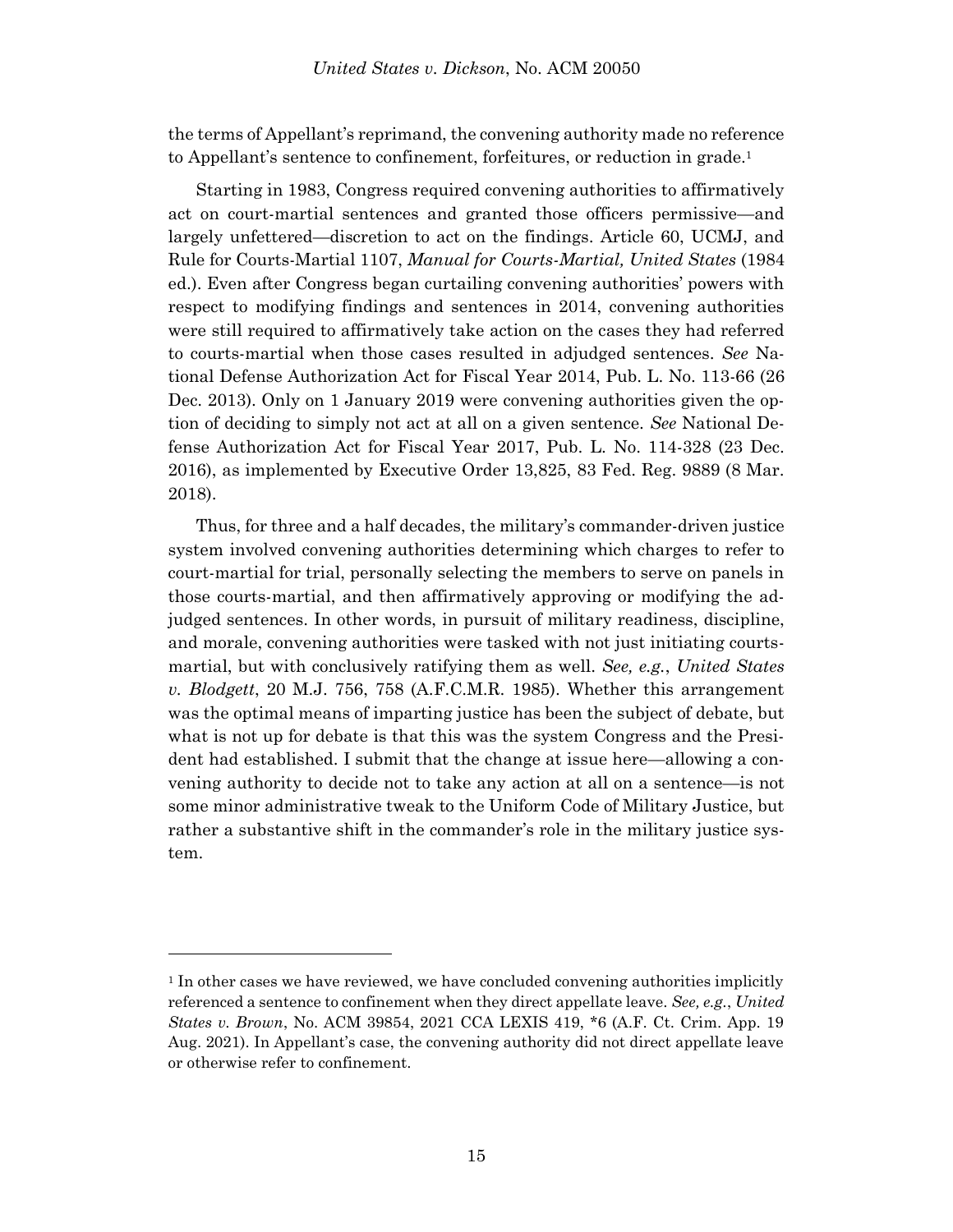In this case, the convening authority did issue Appellant's reprimand, but apparently decided to take no action with respect to the remainder of the sentence.<sup>2</sup> The convening authority had no power to modify Appellant's sentence to confinement, but he could have modified the adjudged reduction in grade and the adjudged forfeitures—exactly as Appellant requested in his clemency submission. Even though the convening authority was required to take action in this case, he did not, leaving us only to speculate as to whether he concluded Appellant's adjudged sentence was appropriate or if he simply elected not to involve himself in the matter.

Under the pre-1 January 2019 rules, it was not uncommon for military appellate courts to return records for the resolution of ambiguities with respect to convening authorities' actions based on the premise that such ambiguities rendered the required actions deficient. *See, e.g.*, *United States v. Captain*, 75 M.J. 99, 105–06 (C.A.A.F. 2016); *United States v. Politte*, 63 M.J. 24, 25–27 (C.A.A.F. 2006). This was rooted in the recognition that convening authorities were required to both affirmatively and unambiguously act in every case with an adjudged sentence. *See, e.g.*, *United States v. Phillips*, 64 M.J. 410, 412 (C.A.A.F. 2007). As noted above, Appellant's case fell under the older rules, rendering the convening authority's decision not to take action erroneous. But this error is no longer jurisdictional—it is instead procedural, which means the salient question in this case is whether there was material prejudice to a substantial right of Appellant. *United States v. Brubaker-Escobar*, \_\_ M.J. \_\_, No. 20-0345, 2021 CAAF LEXIS 818, at \*7–8 (C.A.A.F. 7 Sep. 2021) (per curiam).

In *Brubaker-Escobar*, an Army appellant was sentenced to a bad-conduct discharge and reduction to the grade of E-1. As with Appellant's case, the former version of Article 60, UCMJ, applied, and the convening authority similarly declared he was taking no action. The Court of Appeals for the Armed Forces concluded the appellant was not prejudiced and was therefore not entitled to relief for three reasons: (1) the appellant did not seek clemency; (2) the convening authority lacked the power to modify the punitive discharge; and (3) the punitive discharge meant the appellant's grade would be automatically reduced to E-1 by operation of Article 58a, UCMJ, 10 U.S.C. § 858a, in conjunction with an Army regulation. *Id*. at \*8. Appellant's case, however, is nearly

<sup>2</sup> Considering that courts-martial are not authorized to specify the wording of a reprimand, and only a convening authority may do so, the fact the convening authority here provided the terms for the adjudged reprimand would seem to provide minimal insight into his consideration of the other aspects of Appellant's sentence. *See* Rule for Courts-Martial 1003(b)(1), Discussion, *Manual for Courts-Martial*, *United States* (2019 ed.).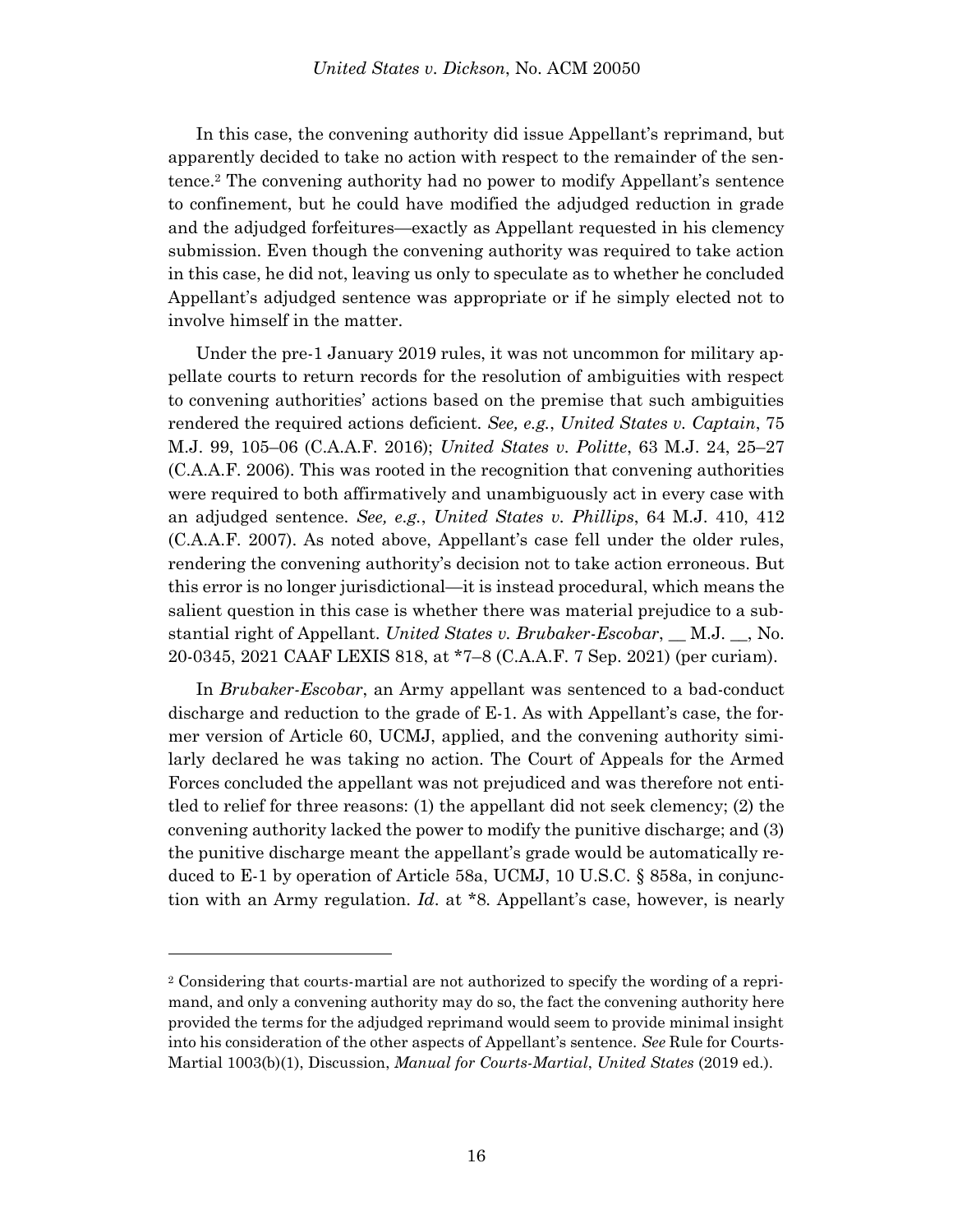the complete opposite: (1) Appellant did seek clemency, (2) the convening authority did have the power to modify Appellant's forfeitures and reduction in grade, and (3) the automatic grade reduction highlighted in *Brubaker-Escobar* does not apply in Air Force cases.<sup>3</sup>

The majority in this case concludes Appellant has not shown he was prejudiced, yet Appellant squarely asked for relief within the convening authority's power.<sup>4</sup> Under the majority's rationale, it is difficult to imagine when, if ever, a servicemember would be prejudiced by a convening authority's failure to take action when he or she is required to do so. Thus, the majority's opinion operates to reduce convening authorities' obligations to take action under the prior version of Article 60, UCMJ, to a mere matter of form—a failing of which will apparently never call for corrective action.

I, however, am not persuaded that we should prematurely sweep convening authorities' significant obligations under the former Article 60, UCMJ, into the proverbial dustbin of history in cases where that law still specifically applies. Instead, I conclude servicemembers in such cases are entitled to have convening authorities arrive at their personal determination that the sentence is, in fact, appropriate and should be approved as adjudged or modified pursuant to a clemency request. A decision to take no action may mean the convening authority determined the adjudged sentence was appropriate, it may mean he adopted a blanket policy against modifying court-martial sentences, or it may mean he simply considered matters submitted by Appellant and decided nothing more needed to be done with the case. This ambiguity renders the convening authority's "no action" decision in this case insufficient to meet the relevant Article 60, UCMJ, requirements.

The convening authority in Appellant's case was obligated to affirmatively take action, but he did not. In the face of Appellant's request for clemency within the convening authority's power to grant, I would conclude the convening authority's decision to take "no action" materially prejudiced Appellant's

<sup>3</sup> *See* Department of the Air Force Instruction 51-201, *Administration of Military Justice*, ¶ A11.26.3 (18 Jan. 2019) ("The provisions of Article 58a[, UCMJ, 10 U.S.C. § 858a,] do not apply to the Air Force. All reductions in grade are based upon adjudged and approved sentences.").

<sup>4</sup> Contrary to the majority's suggestion, the convening authority did not explicitly deny Appellant's request for disapproval of his forfeitures and reduction in grade. Rather, the convening authority made no mention of either and instead simply noted he was taking "no action" on Appellant's sentence.